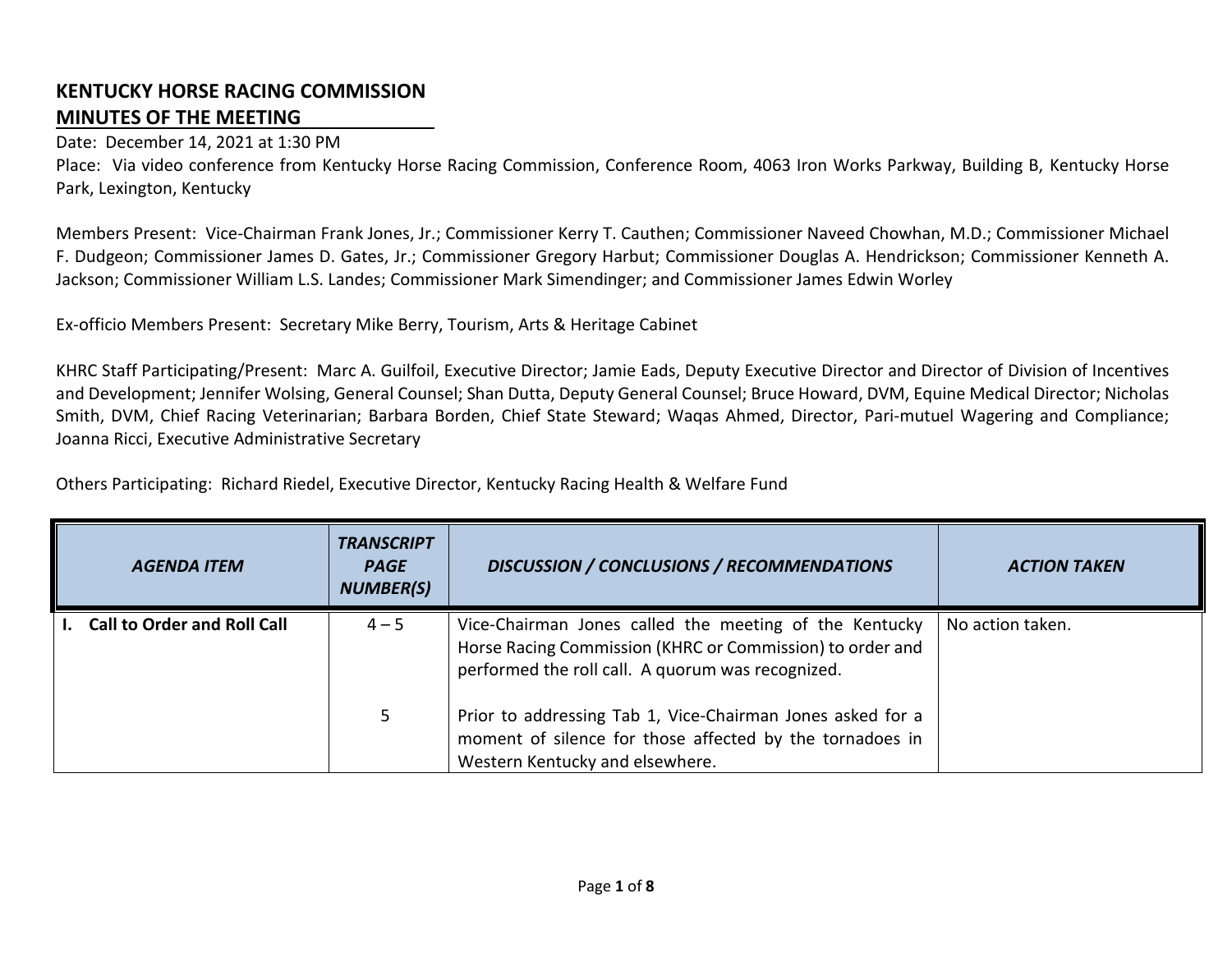| <b>AGENDA ITEM</b>                                                                                     | <b>TRANSCRIPT</b><br><b>PAGE</b><br><b>NUMBER(S)</b> | <b>DISCUSSION / CONCLUSIONS / RECOMMENDATIONS</b>                                                                                                                                                                                                                                                                                                                                                                                                                                      | <b>ACTION TAKEN</b>                                                                                                                                                                                                    |
|--------------------------------------------------------------------------------------------------------|------------------------------------------------------|----------------------------------------------------------------------------------------------------------------------------------------------------------------------------------------------------------------------------------------------------------------------------------------------------------------------------------------------------------------------------------------------------------------------------------------------------------------------------------------|------------------------------------------------------------------------------------------------------------------------------------------------------------------------------------------------------------------------|
| <b>II. New Business</b><br>Tab 1<br><b>Minutes from</b><br>October 26, 2021                            | $5 - 65$<br>$5 - 6$                                  | Vice-Chairman Jones requested a motion from the<br>Commission to address the request submitted by the KHRC<br>staff to approve the proposed minutes of the KHRC meeting<br>of October 26, 2021. Motion by Commissioner Simendinger.<br>Second by Commissioner Chowhan.<br>Ms. Eads presented the proposed minutes, as outlined in the<br>agenda materials.                                                                                                                             | Vice-Chairman Jones called for<br>a vote to approve the proposed<br>minutes of the October 26,<br>2021 KHRC meeting, as<br>presented. Motion carried<br>with no objections or<br>abstentions.                          |
|                                                                                                        |                                                      | Approval of the proposed minutes was recommended by<br>KHRC staff.                                                                                                                                                                                                                                                                                                                                                                                                                     |                                                                                                                                                                                                                        |
| Tab <sub>2</sub><br>2022 Meeting<br><b>Schedule and Calendar</b>                                       | $6 - 7$                                              | Vice-Chairman Jones requested a motion from the Commission<br>to address approval the 2022 meeting schedule and calendar.<br>Motion by Commissioner Cauthen. Second by Commissioner<br>Landes.<br>Ms. Ricci presented the proposed 2022 meeting schedule and<br>calendar, as outlined in the agenda materials.<br>Approval was recommended by KHRC staff.                                                                                                                              | Vice-Chairman Jones called for<br>a vote to approve the 2022<br>meeting schedule and<br>calendar, as presented.<br>Motion carried with no<br>objections or abstentions.                                                |
| <b>Transfer of Funds</b><br>Tab <sub>3</sub><br>to the Kentucky Racing Health &<br><b>Welfare Fund</b> | $7 - 14$<br>$7 - 13$                                 | Vice-Chairman Jones requested a motion from the<br>Commission to address approval of the transfer of funds to<br>the Kentucky Racing Health & Welfare Fund (KRHWF). Motion<br>by Commissioner Hendrickson. Second by Commissioner<br>Simendinger.<br>Prior to her presentation, Ms. Eads invited Executive Director<br>of the KRHWF, Richard Riedel, to present a brief overview of<br>the fund. Mr. Riedel addressed the Commission and answered<br>questions from the Commissioners. | Vice-Chairman Jones called for<br>a vote to approve the proposed<br>transfer of funds from the<br>unclaimed pari-mutuel tickets<br>to the KRHWF, as presented.<br>Motion carried with no<br>objections or abstentions. |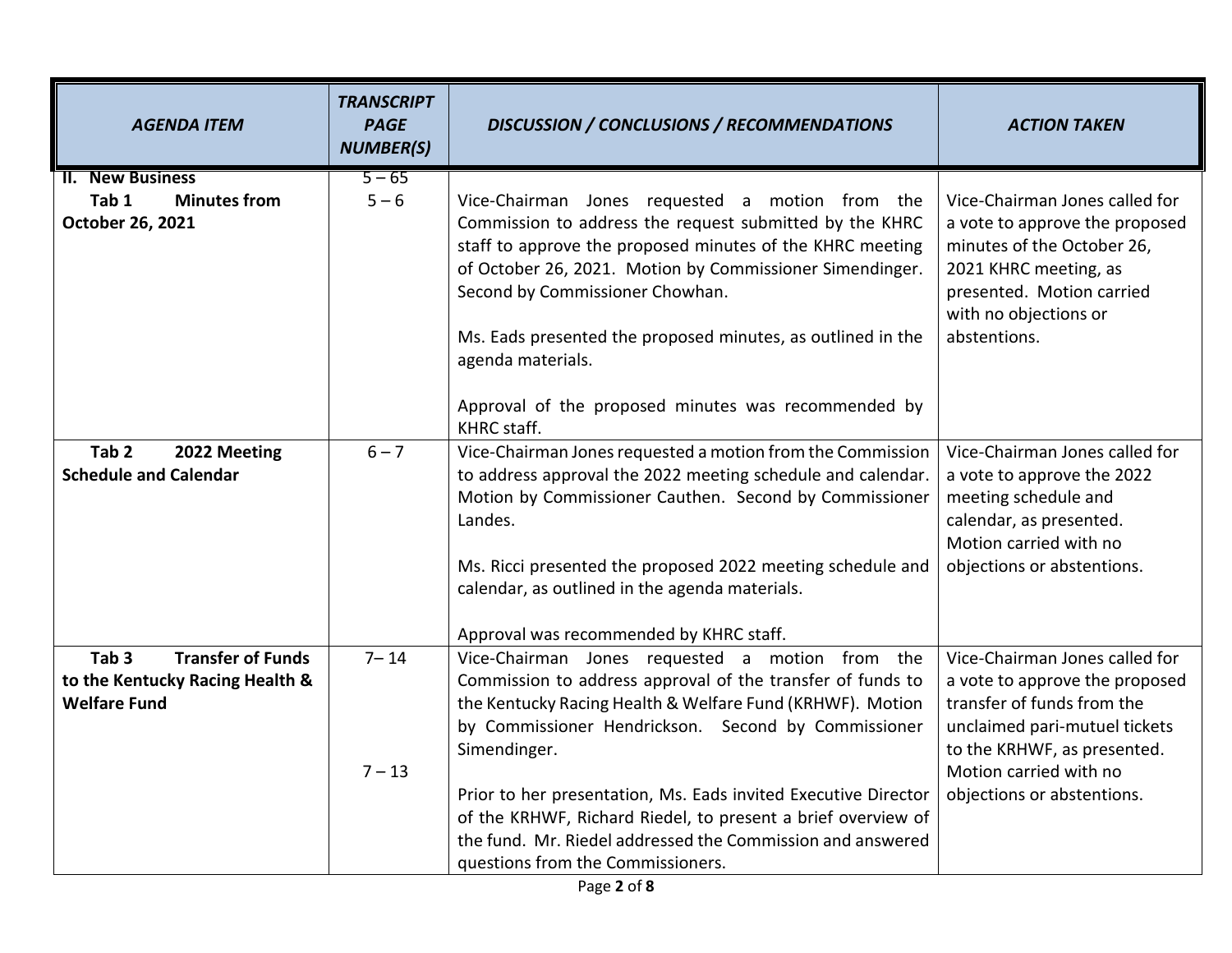| <b>AGENDA ITEM</b>                                                                                                                     | <b>TRANSCRIPT</b><br><b>PAGE</b><br><b>NUMBER(S)</b> | DISCUSSION / CONCLUSIONS / RECOMMENDATIONS                                                                                                                                                                                                                                                                                                                               | <b>ACTION TAKEN</b>                                                                                                                                                                                                                                                                                                       |
|----------------------------------------------------------------------------------------------------------------------------------------|------------------------------------------------------|--------------------------------------------------------------------------------------------------------------------------------------------------------------------------------------------------------------------------------------------------------------------------------------------------------------------------------------------------------------------------|---------------------------------------------------------------------------------------------------------------------------------------------------------------------------------------------------------------------------------------------------------------------------------------------------------------------------|
|                                                                                                                                        | $13 - 14$                                            | Ms. Eads presented the KRHWF's request dated October 19,<br>2021 to transfer funds from the unclaimed pari-mutuel tickets<br>to the KRHWF, as outlined in the agenda materials.<br>Approval was recommended by KHRC staff.                                                                                                                                               |                                                                                                                                                                                                                                                                                                                           |
| Tab 4<br>2022 Kentucky<br><b>Sires Stakes, Commonwealth</b><br><b>Series, Mini-Series and KSDF</b><br><b>Bonus Purse Distributions</b> | $14 - 36$                                            | Vice-Chairman Jones requested a motion from the<br>Commission to address approval of the purse distributions for<br>the 2022 Kentucky Sire Stakes, Commonwealth Series, Mini-<br>Series, and to approve the KSDF bonus contingent upon a<br>statutory amendment of KRS 230.770(4). Motion by<br>Commissioner Worley. Second by Commissioner Chowhan.                     | Vice-Chairman Jones called for<br>a vote to approve the proposed<br>purse distributions for the 2022<br>Kentucky Sire Stakes,<br>Commonwealth Series, and<br>Mini-Series, as presented, and<br>recommended by the                                                                                                         |
|                                                                                                                                        | $15 - 16$                                            | Ms. Eads presented the proposals as recommended by the<br>Standardbred<br>Development<br>Fund/Kentucky<br>Kentucky<br>Standardbred Breeders' Incentive Fund Advisory Panel<br>(KSDF/KSBIF Advisory Panel) at its September 24, 2021<br>meeting, as outlined in the agenda materials.<br>Approval was recommended by KHRC staff and the<br>KSDF/KSBIF Advisory Committee. | KSDF/KSBIF Advisory Panel.<br>Motion carried with no<br>objections or abstentions.<br>Vice-Chairman Jones called for<br>a vote to approve the KSDF<br>bonus contingent upon a                                                                                                                                             |
|                                                                                                                                        | $16 - 36$                                            | Following Ms. Eads presentation, Commissioners engaged in<br>a lengthy discussion in connection with the new Development<br>Fund Program: 50% KSDF Bonus.                                                                                                                                                                                                                | statutory amendment of KRS<br>230.770(4), as presented.<br>Following an undistinguishable<br>vote, Vice-Chairman Jones<br>performed a roll call vote. The<br>roll call vote was as follows:<br>Vice-Chairman Jones: Yes<br><b>Commissioner Cauthen: No</b><br>Commissioner Chowhan: No<br><b>Commissioner Dudgeon: No</b> |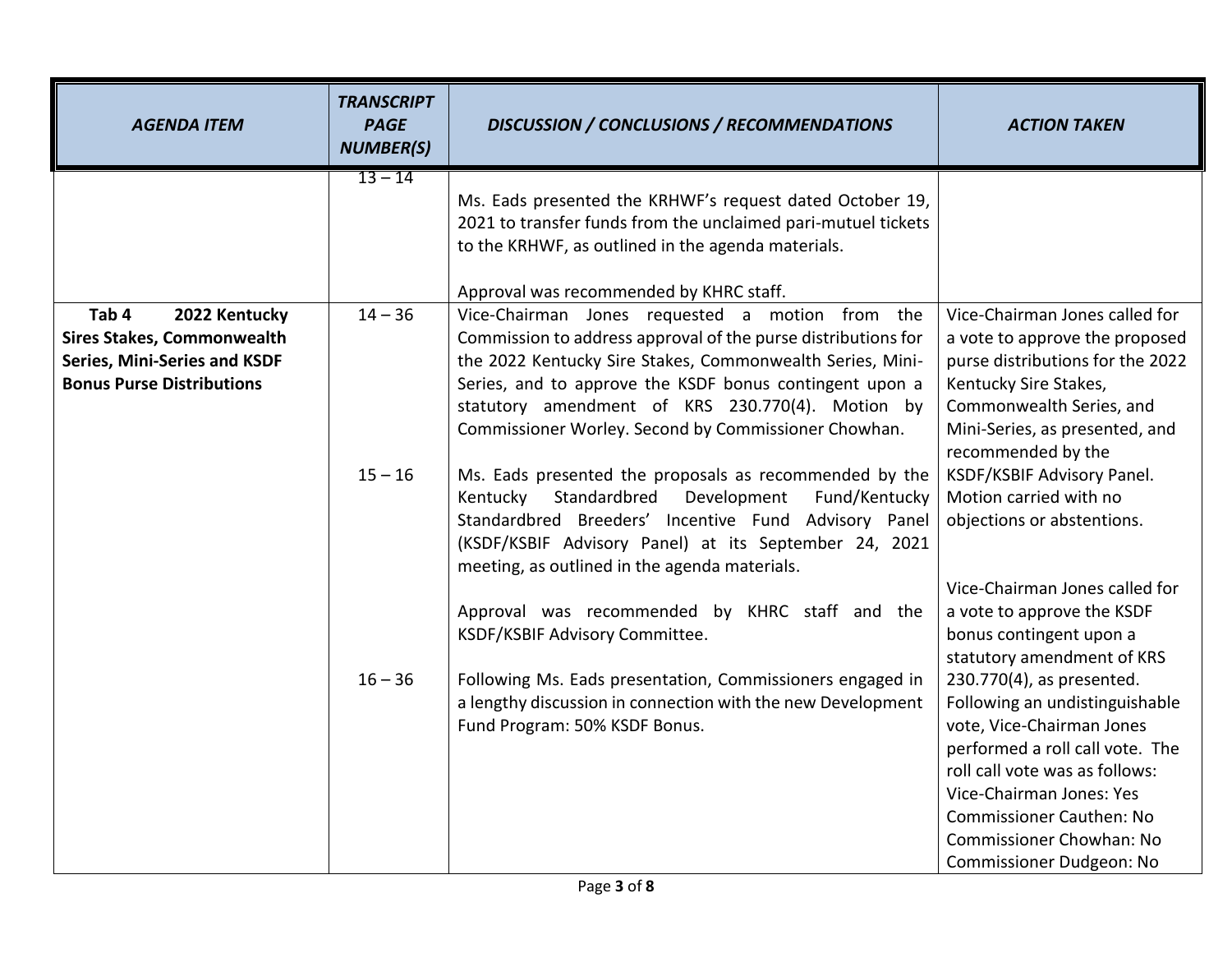| <b>AGENDA ITEM</b>                                                                                                                                | <b>TRANSCRIPT</b><br><b>PAGE</b><br><b>NUMBER(S)</b> | <b>DISCUSSION / CONCLUSIONS / RECOMMENDATIONS</b>                                                                                                                                                                                                                                                                                                                                                                                                                                                                                                                                                                                                                                           | <b>ACTION TAKEN</b>                                                                                                                                                                                                                                                                                                                                                                                                                                                                                                                                                            |
|---------------------------------------------------------------------------------------------------------------------------------------------------|------------------------------------------------------|---------------------------------------------------------------------------------------------------------------------------------------------------------------------------------------------------------------------------------------------------------------------------------------------------------------------------------------------------------------------------------------------------------------------------------------------------------------------------------------------------------------------------------------------------------------------------------------------------------------------------------------------------------------------------------------------|--------------------------------------------------------------------------------------------------------------------------------------------------------------------------------------------------------------------------------------------------------------------------------------------------------------------------------------------------------------------------------------------------------------------------------------------------------------------------------------------------------------------------------------------------------------------------------|
| Tab <sub>5</sub><br><b>Kentucky Proud</b><br><b>Series (Harness Racing at</b><br><b>County Fairs): Release of</b><br><b>Uncashed Ticket Money</b> | $36 - 38$                                            | Vice-Chairman Jones requested a motion from the<br>Commission to address approval of the release of uncashed<br>ticket money for purse distributions at the Kentucky Proud<br>Motion by Commissioner Landes.<br>Second by<br>Series.<br>Commissioner Simendinger.<br>Ms. Eads presented the proposed release of the uncashed<br>ticket money for purse distributions at the Kentucky Proud<br>Series, as outlined in the agenda materials. She noted a<br>calculation error in the amount collected in 2020 uncashed<br>tickets in the agenda materials and stated the correct amount<br>was \$13,648.51, minus any advertising costs or claims.<br>Approval was recommended by KHRC staff. | <b>Commissioner Gates: Yes</b><br><b>Commissioner Harbut: No</b><br>Commissioner Hendrickson: No<br>Commissioner Jackson: No<br><b>Commissioner Landes: No</b><br>Commissioner Simendinger: No<br><b>Commissioner Worley: Yes</b><br>Motion failed with an 8-3 vote.<br>There were no abstentions.<br>Vice-Chairman Jones called for<br>a vote to approve the release<br>of uncashed ticket money for<br>purse distributions of the<br>Kentucky Proud Series, as<br>presented and outlined in the<br>agenda materials. Motion<br>carried with no objections or<br>abstentions. |
| Tab <sub>6</sub><br><b>Amendments to</b><br>810 KAR 7:050, Section 2(14)c                                                                         | $38 - 39$                                            | Vice-Chairman Jones requested a motion from the<br>Commission to address approval of the proposed<br>amendments to 810 KAR 7:050, Section 2(14)(c). Motion by<br>Commissioner Hendrickson.<br>Second by Commissioner<br>Simendinger.                                                                                                                                                                                                                                                                                                                                                                                                                                                        | Vice-Chairman Jones called for<br>a vote to approve the proposed<br>amendments to 810 KAR 7:050,<br>Section 2(14)(c), as presented.<br>Motion carried with no<br>objections or abstentions.                                                                                                                                                                                                                                                                                                                                                                                    |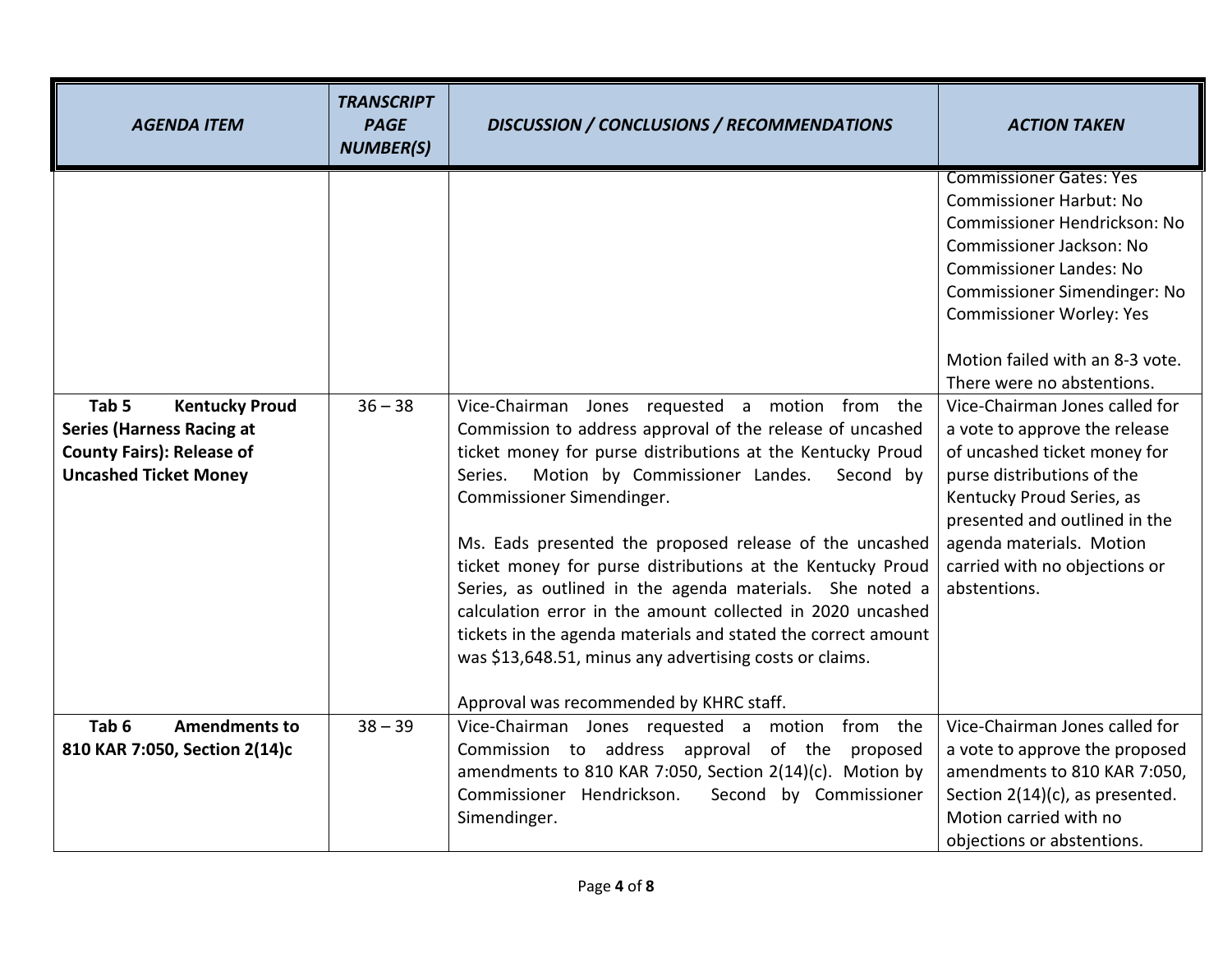| <b>AGENDA ITEM</b>                                                                                                  | <b>TRANSCRIPT</b><br><b>PAGE</b><br><b>NUMBER(S)</b> | <b>DISCUSSION / CONCLUSIONS / RECOMMENDATIONS</b>                                                                                                                                                                                                                                                                                                                                | <b>ACTION TAKEN</b>                                                                                                                                                                     |
|---------------------------------------------------------------------------------------------------------------------|------------------------------------------------------|----------------------------------------------------------------------------------------------------------------------------------------------------------------------------------------------------------------------------------------------------------------------------------------------------------------------------------------------------------------------------------|-----------------------------------------------------------------------------------------------------------------------------------------------------------------------------------------|
|                                                                                                                     |                                                      | Ms. Wolsing presented the proposed amendments to 810 KAR<br>7:050, Section 2(14)(c), as outlined in the agenda materials.<br>Approval was recommended by KHRC staff.                                                                                                                                                                                                             |                                                                                                                                                                                         |
| Tab <sub>7</sub><br>Requested<br><b>Approval of Totalizator Licenses</b><br>for 2022                                | $39 - 41$                                            | Vice-Chairman Jones requested a motion from the<br>Commission to address approval of the totalizator licenses for<br>2022. Motion by Commissioner Simendinger. Second by<br><b>Commissioner Landes.</b><br>Mr. Ahmed presented the three (3) renewal applications for<br>totalizator licenses for 2022, as outlined in the agenda<br>materials.                                  | Vice-Chairman Jones called for<br>a vote to approve the<br>totalizator licenses for 2022, as<br>presented. Motion carried<br>with no objections or<br>abstentions.                      |
|                                                                                                                     |                                                      | Approval was recommended by KHRC staff.                                                                                                                                                                                                                                                                                                                                          |                                                                                                                                                                                         |
| Tab <sub>8</sub><br>Requested<br><b>Approval of Advance Deposit</b><br><b>Account Wagering Licenses for</b><br>2022 | $41 - 45$                                            | Vice-Chairman Jones requested a motion from the Commission<br>to address approval of the advance deposit account wagering<br>licenses for 2022. Motion by Commissioner Gates. Second by<br>Commissioner Simendinger.<br>Mr. Ahmed presented the eight (8) applications for advance<br>deposit account wagering licenses for 2022, as outlined in the<br>agenda materials.        | Vice-Chairman Jones called for<br>a vote to approve the advance<br>deposit account wagering<br>licenses for 2022, as presented.<br>Motion carried with no<br>objections or abstentions. |
| Tab 9<br>License for a<br><b>Simulcast Facility</b>                                                                 | $45 - 47$                                            | Approval was recommended by KHRC staff.<br>Vice-Chairman Jones requested a motion from the Commission<br>to address approval of Churchill Downs Racetrack LLC's request<br>for a renewal license for its simulcast facility located in<br>Louisville, Kentucky, at the Louisville Thoroughbred Society.<br>Motion by Commissioner Landes. Second by Commissioner<br>Simendinger. | Vice-Chairman Jones called for<br>a vote to approve Churchill<br>Downs Racetrack LLC's renewal<br>license for its simulcast facility,<br>as presented. Motion carried                   |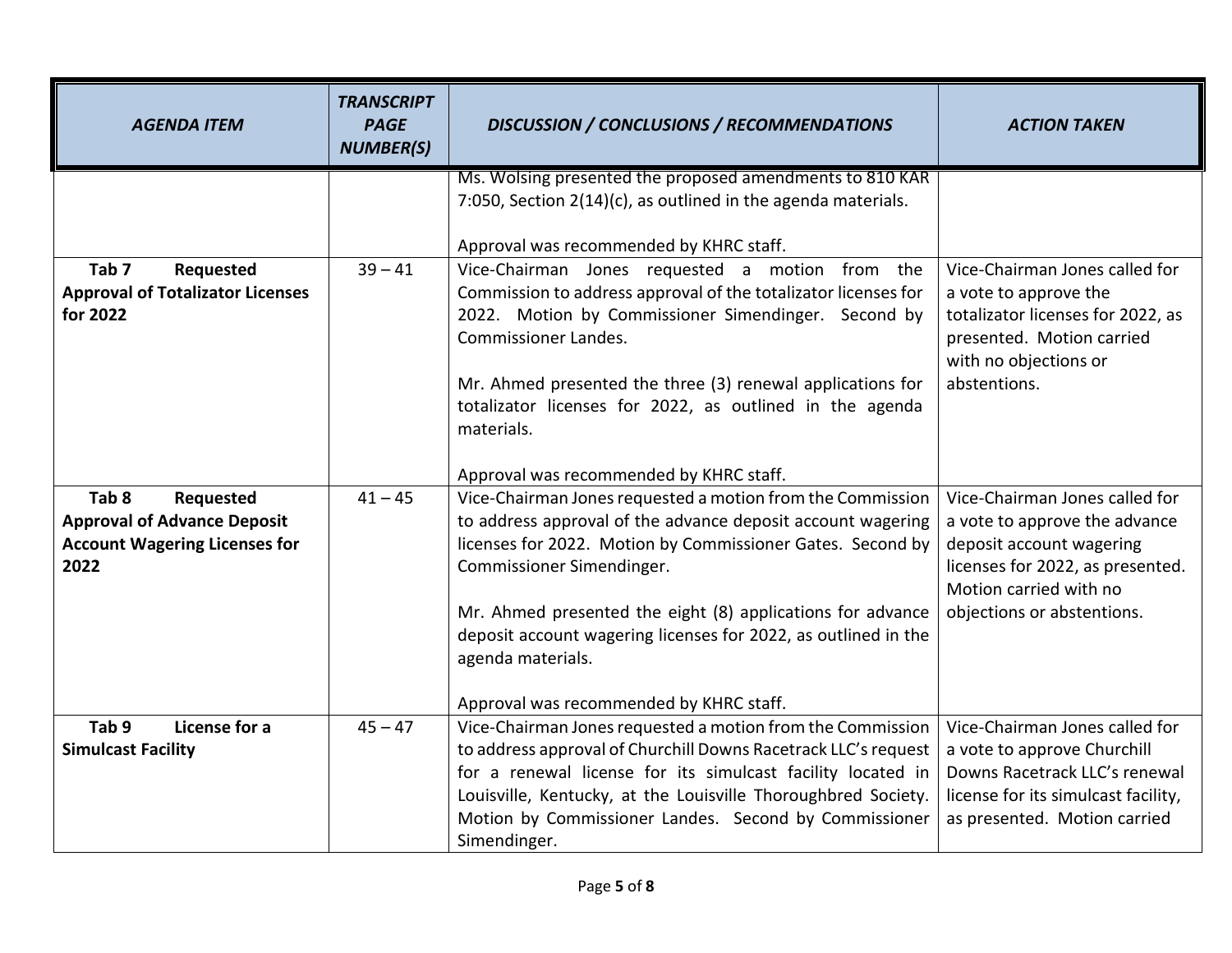| <b>AGENDA ITEM</b>                                                                                                                     | <b>TRANSCRIPT</b><br><b>PAGE</b><br><b>NUMBER(S)</b> | <b>DISCUSSION / CONCLUSIONS / RECOMMENDATIONS</b>                                                                                                                                                                                                                                                                                                                                                                                                                                                                                                                                                                                                                                       | <b>ACTION TAKEN</b>                                                                                                                                                                                                                   |
|----------------------------------------------------------------------------------------------------------------------------------------|------------------------------------------------------|-----------------------------------------------------------------------------------------------------------------------------------------------------------------------------------------------------------------------------------------------------------------------------------------------------------------------------------------------------------------------------------------------------------------------------------------------------------------------------------------------------------------------------------------------------------------------------------------------------------------------------------------------------------------------------------------|---------------------------------------------------------------------------------------------------------------------------------------------------------------------------------------------------------------------------------------|
|                                                                                                                                        |                                                      | Mr. Ahmed presented Churchill Downs Racetrack LLC's<br>renewal license application filed on September 26, 2021, as<br>outlined in the agenda materials.<br>Approval was recommended by KHRC staff.                                                                                                                                                                                                                                                                                                                                                                                                                                                                                      | with no objections or<br>abstentions.                                                                                                                                                                                                 |
| <b>Tab 10</b><br><b>Ratification of</b><br><b>Executive Director Approvals of</b><br><b>Historical Horse Racing</b><br><b>Requests</b> | $47 - 48$                                            | Vice-Chairman Jones requested a motion from the Commission<br>to address ratification of the Executive Director's conditional<br>approval of certain historical horse racing requests. Motion by<br>Commissioner Cauthen.<br>Second by Commissioner<br>Hendrickson.<br>Mr. Ahmed presented the seven (7) historical horse racing<br>requests submitted by Derby City Gaming, LLC dated July 2,<br>2021, August 6, 2021, August 11, 2021, September 18, 2021,<br>and October 29, 2021, as outlined in the agenda materials.<br>Approval was recommended by KHRC staff.                                                                                                                   | Vice-Chairman Jones called for<br>a vote to ratify the Executive<br>Director's conditional approval<br>of the seven (7) historical horse<br>racing requests, as presented.<br>Motion carried with no<br>objections or abstentions.    |
| <b>Tab 11</b><br><b>Amendment</b><br><b>Adding Two Optional Dates for</b><br><b>Churchill Downs</b>                                    | $48 - 50$                                            | Vice-Chairman Jones requested a motion from the<br>Commission to address the approval to add two (2) optional<br>racing dates for Churchill Downs for the September 2022<br>Motion by Commissioner Landes.<br>meet.<br>Second by<br>Commissioner Simendinger.<br>Mr. Wolsing noted that in Churchill Downs' 2022 license<br>application it requested two (2) optional race dates of<br>September 21 and 28, 2022. Those optional race date<br>requests were inadvertently omitted from the materials that<br>were considered at the regular Commission meeting on<br>October 19, 2021. KHRC staff seeks to amend that oversight<br>and award Churchill Downs those optional race dates. | Vice-Chairman Jones called for<br>a vote to approve the award of<br>the two (2) previously<br>requested optional race dates<br>of September 21 and 28, 2022,<br>as presented. Motion carried<br>with no objections or<br>abstentions. |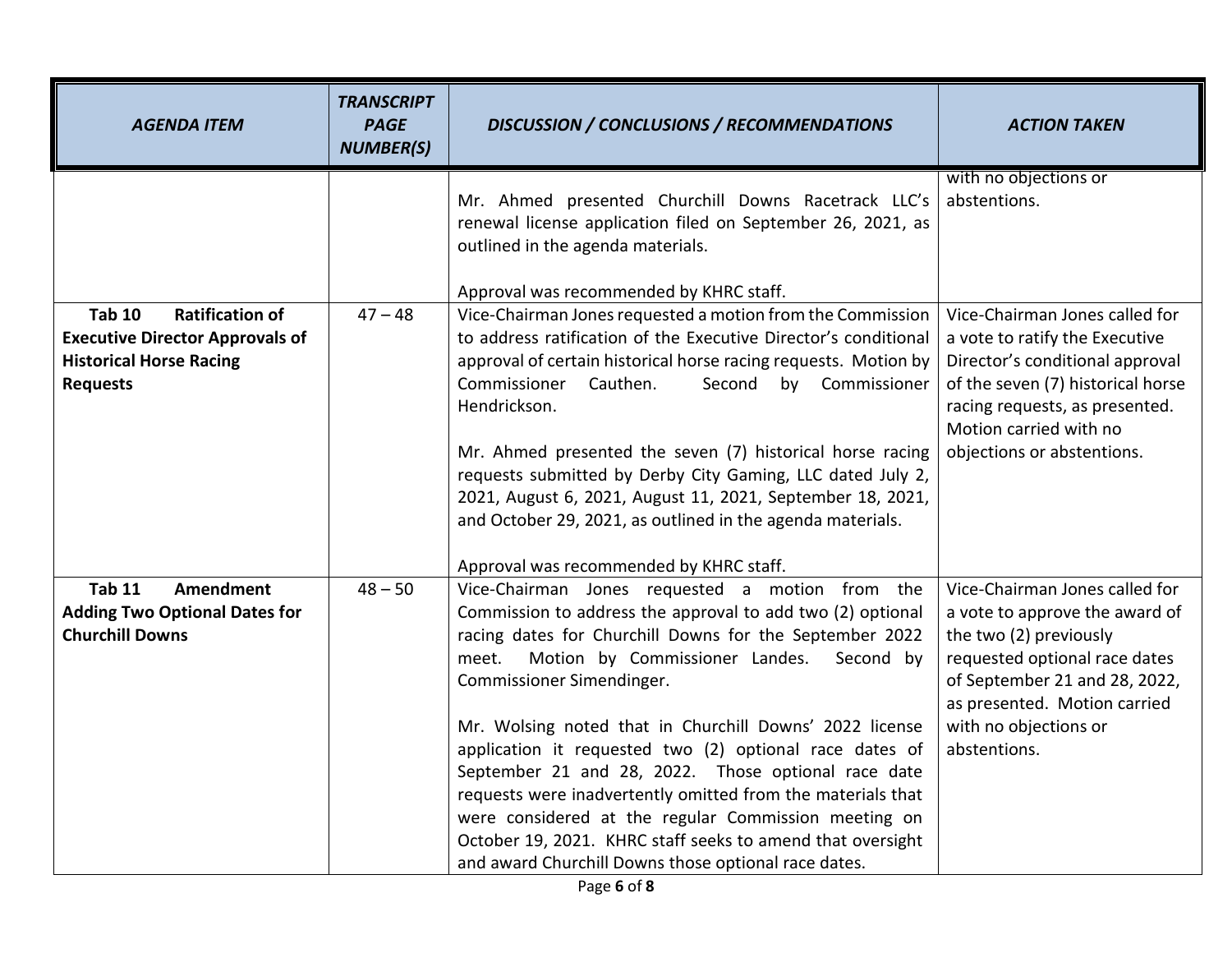| <b>AGENDA ITEM</b>                     | <b>TRANSCRIPT</b><br><b>PAGE</b><br><b>NUMBER(S)</b> | <b>DISCUSSION / CONCLUSIONS / RECOMMENDATIONS</b>                                                                                                     | <b>ACTION TAKEN</b>                   |
|----------------------------------------|------------------------------------------------------|-------------------------------------------------------------------------------------------------------------------------------------------------------|---------------------------------------|
|                                        |                                                      | Approval is recommended by KHRC staff.                                                                                                                |                                       |
| <b>Tab 12</b><br><b>Reports</b>        | $50 - 65$                                            |                                                                                                                                                       | No action taken. Informational        |
| a. Thoroughbred                        | 51                                                   | a. Ms. Borden presented the thoroughbred rulings reports, as                                                                                          | items only.                           |
| <b>Rulings</b>                         |                                                      | outlined in the agenda materials.                                                                                                                     |                                       |
| b. Standardbred                        | $51 - 52$                                            | b. Mr. Guilfoil presented the Standardbred rulings report, as                                                                                         |                                       |
| <b>Rulings</b>                         |                                                      | outlined in the agenda materials.                                                                                                                     |                                       |
| c. Veterinary Division<br>Report       | $52 - 58$                                            | c. Dr. Smith presented the veterinary division reports, as<br>outlined in the agenda materials. Dr. Howard addressed<br>questions from Commissioners. |                                       |
| d. Pari-Mutuel                         |                                                      |                                                                                                                                                       |                                       |
| <b>Wagering Division</b>               | $61 - 62$                                            | Dr. Howard presented the fatality report and                                                                                                          |                                       |
| e. Confidential -<br><b>Litigation</b> | $56 - 61$                                            | d. Mr. Ahmed responded to an inquiry from Commissioner<br>Simendinger regarding why there have been no recent pari-<br>mutuel reports.                |                                       |
|                                        | $62 - 65$                                            | Mr. Ahmed presented the historical horse racing report and<br>addressed questions from Commissioner.                                                  |                                       |
|                                        | 56                                                   | e. Litigation and Regulation report is for informational<br>purposes only.                                                                            |                                       |
| <b>III. Executive Session</b>          | $65 - 68$                                            | Vice-Chairman Jones requested a motion from the                                                                                                       | Vice-Chairman Jones called for        |
| <b>Final Order Regarding King</b>      |                                                      | Commission to convene in closed session to discuss proposed                                                                                           | a vote to approve convening in        |
| v. KHRC, KHRC-21-TB-002                |                                                      | or pending litigation against or on behalf of the agency as                                                                                           | closed session. Motion carried        |
|                                        |                                                      | permitted by KRS 61.810(1)(c). Motion by Commissioner<br>Simendinger. Second by Commissioner Landes.                                                  | with no objections or<br>abstentions. |
|                                        |                                                      |                                                                                                                                                       |                                       |
|                                        | 66                                                   | <b>EXECUTIVE SESSION</b>                                                                                                                              |                                       |